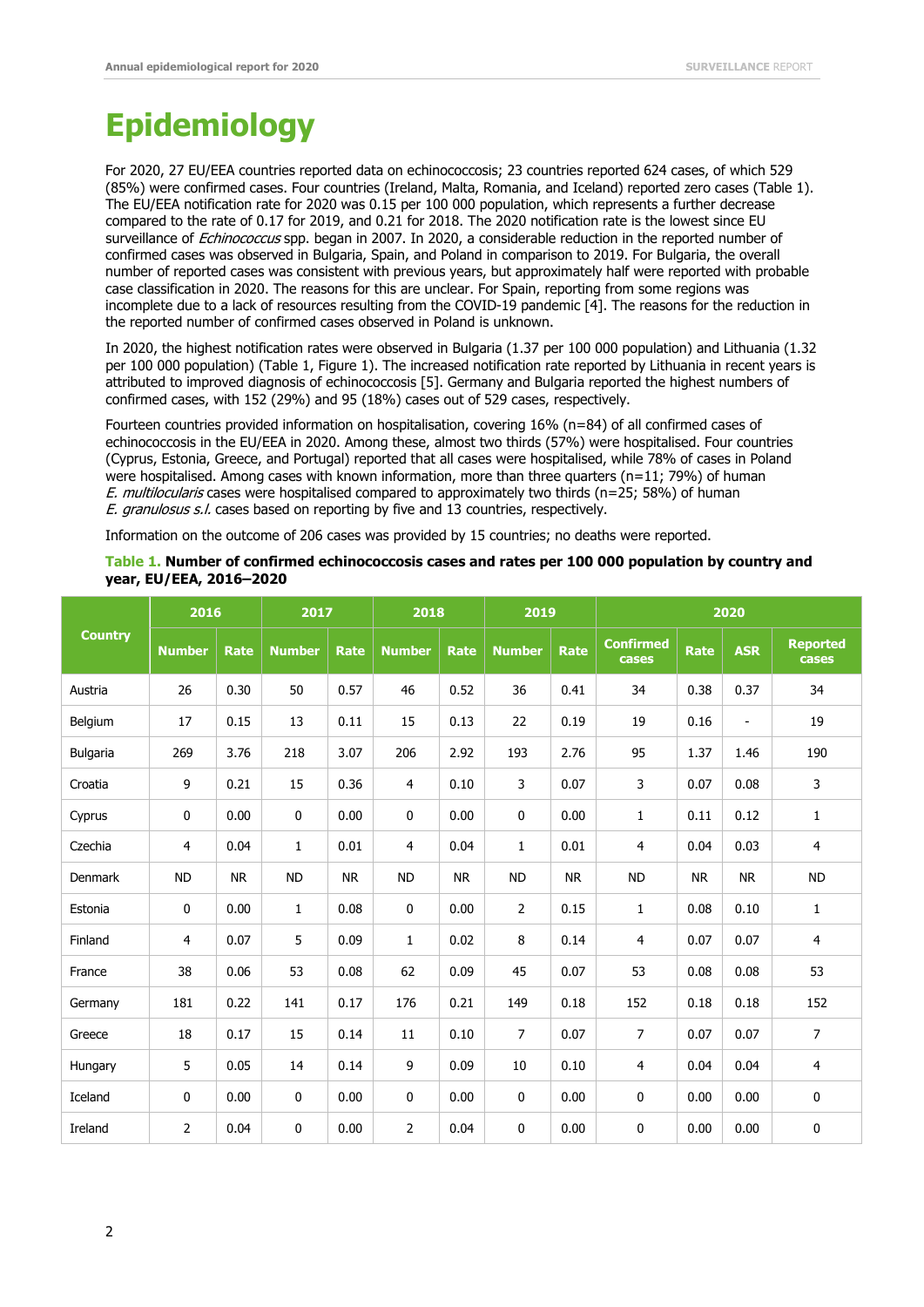| <b>Country</b>     | 2016           |             | 2017           |             | 2018           |             | 2019           |           | 2020                      |                |                          |                          |
|--------------------|----------------|-------------|----------------|-------------|----------------|-------------|----------------|-----------|---------------------------|----------------|--------------------------|--------------------------|
|                    | <b>Number</b>  | <b>Rate</b> | <b>Number</b>  | <b>Rate</b> | <b>Number</b>  | <b>Rate</b> | <b>Number</b>  | Rate      | <b>Confirmed</b><br>cases | <b>Rate</b>    | <b>ASR</b>               | <b>Reported</b><br>cases |
| Italy              | <b>ND</b>      | <b>NR</b>   | <b>ND</b>      | <b>NR</b>   | <b>ND</b>      | <b>NR</b>   | <b>ND</b>      | <b>NR</b> | <b>ND</b>                 | <b>NR</b>      | <b>NR</b>                | <b>ND</b>                |
| Latvia             | 11             | 0.56        | 6              | 0.31        | 10             | 0.52        | 6              | 0.31      | $\overline{2}$            | 0.10           | 0.08                     | $\overline{2}$           |
| Liechtenstein      | <b>ND</b>      | <b>NR</b>   | <b>ND</b>      | <b>NR</b>   | <b>ND</b>      | <b>NR</b>   | <b>ND</b>      | <b>NR</b> | <b>ND</b>                 | <b>NR</b>      | <b>NR</b>                | <b>ND</b>                |
| Lithuania          | 26             | 0.90        | 53             | 1.86        | 50             | 1.78        | 81             | 2.90      | 37                        | 1.32           | $\overline{\phantom{0}}$ | 37                       |
| Luxembourg         | 0              | 0.00        | 2              | 0.34        | 0              | 0.00        | 1              | 0.16      | 3                         | 0.48           | 0.48                     | 3                        |
| Malta              | $\mathbf{1}$   | 0.22        | 0              | 0.00        | $\mathbf 0$    | 0.00        | 0              | 0.00      | 0                         | 0.00           | 0.00                     | $\mathbf 0$              |
| <b>Netherlands</b> | 33             | 0.19        | 38             | 0.22        | 42             | 0.24        | 48             | 0.28      | 48                        | 0.28           | 0.27                     | 48                       |
| Norway             | 3              | 0.06        | 6              | 0.11        | $\overline{7}$ | 0.13        | $\overline{7}$ | 0.13      | 6                         | 0.11           | 0.11                     | 6                        |
| Poland             | 64             | 0.17        | 75             | 0.20        | 51             | 0.13        | 70             | 0.18      | 18                        | 0.05           | 0.05                     | 18                       |
| Portugal           | $\overline{2}$ | 0.02        | $\overline{2}$ | 0.02        | 9              | 0.09        | 5              | 0.05      | 1                         | 0.01           | 0.01                     | $\mathbf{1}$             |
| Romania            | 13             | 0.07        | 14             | 0.07        | $\overline{4}$ | 0.02        | $\mathbf{1}$   | 0.01      | 0                         | 0.00           | 0.00                     | $\mathbf 0$              |
| Slovakia           | 4              | 0.07        | $\overline{7}$ | 0.13        | 10             | 0.18        | 11             | 0.20      | 3                         | 0.05           | 0.05                     | 3                        |
| Slovenia           | 3              | 0.15        | 7              | 0.34        | 6              | 0.29        | 6              | 0.29      | 3                         | 0.14           | 0.15                     | 3                        |
| Spain              | 87             | 0.19        | 83             | 0.18        | 68             | 0.15        | 34             | 0.07      | 8                         | $\blacksquare$ | $\overline{\phantom{0}}$ | 8                        |
| Sweden             | 27             | 0.27        | 34             | 0.34        | 29             | 0.29        | 26             | 0.25      | 23                        | 0.22           | 0.23                     | 23                       |
| United<br>Kingdom  | <b>ND</b>      | <b>NR</b>   | 4              | 0.01        | <b>ND</b>      | <b>NR</b>   | 3              | 0.00      | <b>ND</b>                 | ${\sf NR}$     | <b>NR</b>                | <b>ND</b>                |
| <b>EU-EEA</b>      | 847            | 0.22        | 857            | 0.19        | 822            | 0.21        | 775            | 0.17      | 529                       | 0.15           | 0.14                     | 624                      |

ND: no data reported, NR: no rate calculated, ASR: age-standardised rate

For 2020, Spain did not receive data from all its regions due to the COVID-19 pandemic. Denmark and Italy have no surveillance system for echinococcosis. Data were not collected from the UK in 2020, as the country left the EU on 31 January 2020. Data were not reported by Liechtenstein (for all years) or the UK (in 2016 and 2018); the reasons for this are unclear.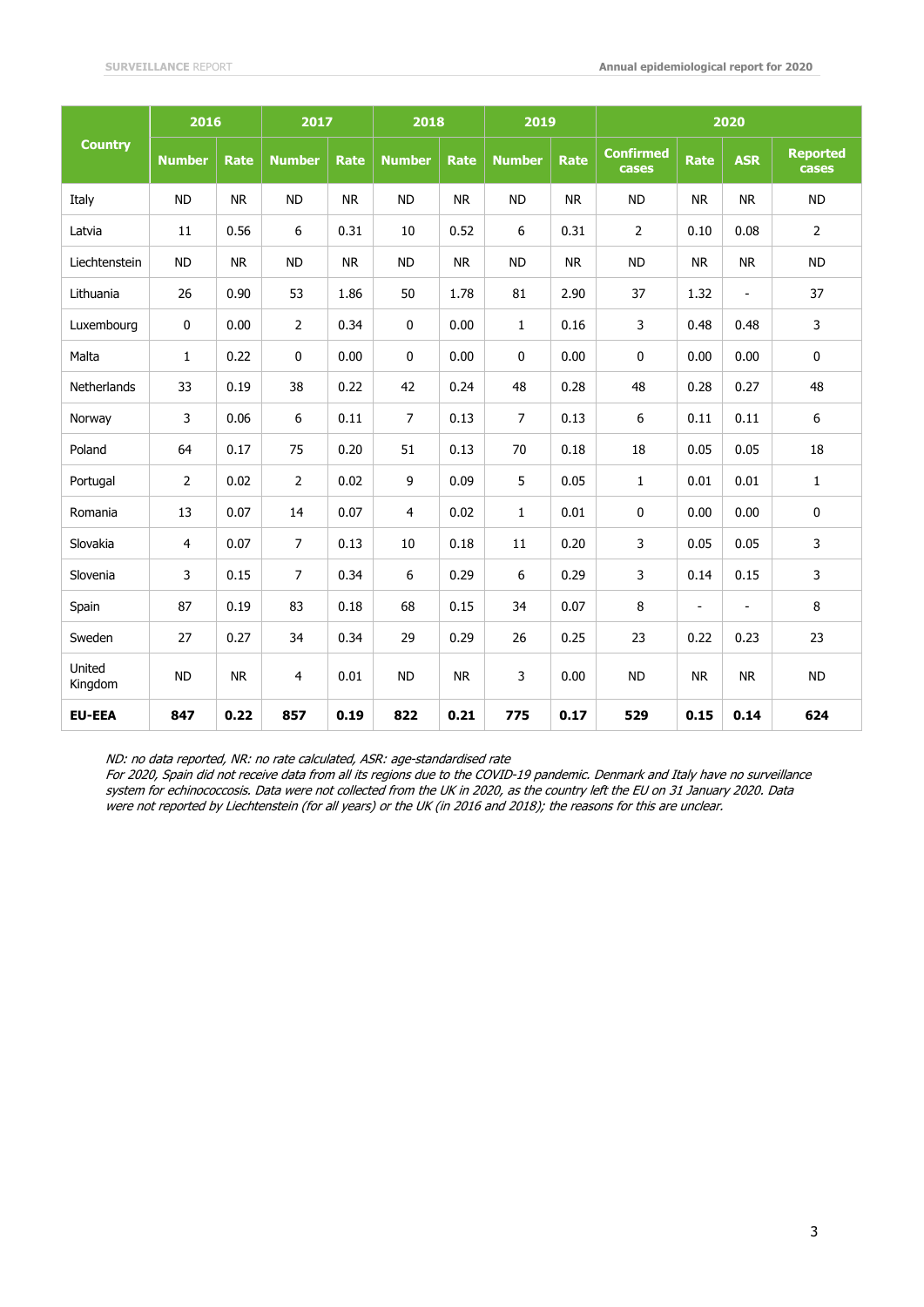

## **Figure 1. Distribution of confirmed echinococcosis cases per 100 000 population by country, EU/EEA, 2020**

Sources: Country reports from Austria, Belgium, Bulgaria, Croatia, Czechia, Estonia, Finland, France, Germany, Greece, Hungary, Iceland, Ireland, Latvia, Lithuania, Luxembourg, Malta, the Netherlands, Norway, Poland, Portugal, Romania, Slovakia, Slovenia, and Sweden.

The male-to-female ratio was 1:1. The notification rate in males was highest among people aged ≥65 years, while in females among people aged 25-44 years (Figure 2).

Most echinococcosis cases (74%) were reported without importation status. Of cases with known status (n=138), 65% were reported to have been infected outside of the reporting country in 2020. Four of the 13 countries (Czechia, Estonia, Hungary, and Portugal) reporting information on importation status in 2020 notified all Echinococcus spp. infections as being domestically acquired. The highest proportions of imported cases were reported by Sweden (74%) and Norway (50%).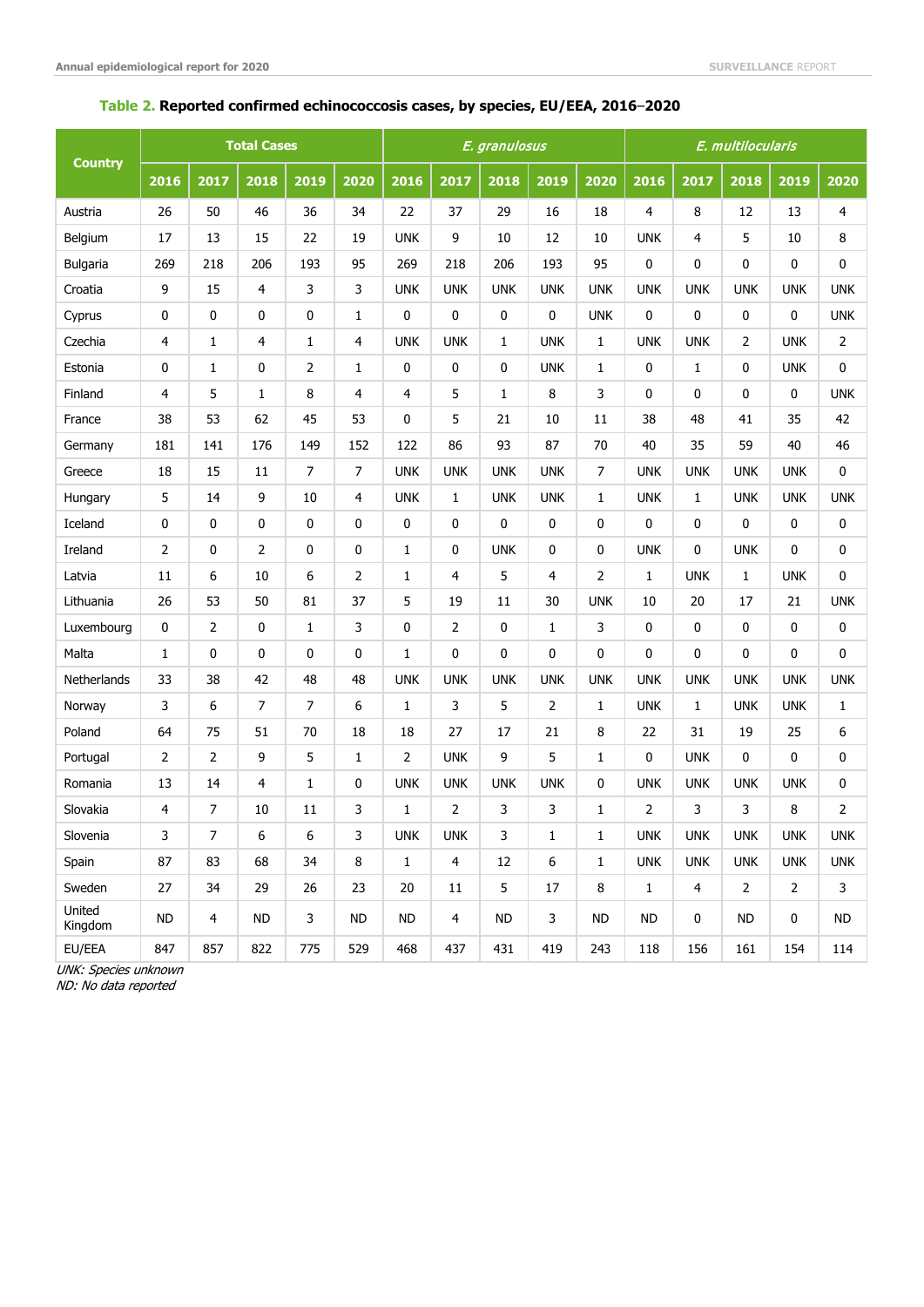## **Discussion**

Cases of both alveolar echinococcosis caused by E. multilocularis and cystic echinococcosis caused by E. granulosus sensu lato (s.l.) are listed with the common name 'echinococcosis' in the EU case definition, thus not distinguishing between these two diseases. Despite this, most countries reported Echinococcus species information between 2008 and 2020. Additionally, since 2019 (2018 data), it has also been possible to report clinical presentation data, which help differentiate the two forms of the disease, to ECDC's TESSy database. Since the beginning of the surveillance of human echinococcosis in the EU in 2007, cystic echinococcosis has been more frequently reported than alveolar echinococcosis; this is consistent with the data reported in the scientific literature for Europe.

The EU notification rate of confirmed human echinococcosis cases decreased in 2020 compared to the previous four years. There was no apparent impact of the COVID-19 pandemic on the reported case numbers in 2020. In addition, the withdrawal of the UK from the EU is likely to have had a negligible impact on the surveillance data for echinococcosis in 2020; the UK only marginally contributed to seven (0.21%) of the 3 301 confirmed cases reported between 2016 and 2020.

In a small number of countries, an increase in case notification rates has been observed in the recent years. This may be due to intensified surveillance and/or improved notification systems for echinococcosis. The increased awareness of the disease among clinicians and influx of migrants (people from endemic countries) may have also influenced the number of diagnosed cases in some countries [7].

The distribution of the two forms of disease varies in different parts of the EU/EEA. E. multilocularis is endemic in the fox population in central Europe [6,8] and human cases of alveolar echinococcosis are principally reported by these countries, with most cases considered to be infected within the reporting country. In contrast, E. granulosus  $s.l.$  is mainly prevalent in intermediate hosts (e.g. sheep) in southern and south-eastern Europe and is an important public health issue in many countries in the Balkan region [6,9], while in northern and western Europe most cases are considered imported. In accordance with Regulation (EU) 2018/772, surveillance of E. multilocularis focuses mainly on red foxes as definitive hosts; in 2019, E. multilocularis infections were primarily detected in foxes in Czechia, France, Germany, and Switzerland [6]. The surveillance of E. multilocularis in foxes is considered important to assess the prevalence of the disease in Europe. Indeed, the geographical distribution of E. multilocularis appears to have widened in recent decades [10]. The exact reasons for this are unclear, but may be linked to the growth in the European fox population [10], or due to the expansion of fox habitats into urban areas [12] or may reflect an increased surveillance effort [6]. However, the lack of baseline data and standardised detection methods make it difficult to explain the geographical expansion of E. multilocularis in Europe [6]. Although Regulation (EU) 2018/772 is in force for E. multilocularis, no specific EU Regulation is in place for detecting E. granulosus s.l. in animals, so surveillance for the latter parasite depends on national regulations. In 2020, E. granulosus s.l. infections in animals were mainly detected in sheep in Spain, Greece, and Italy.

Distinction between infection with E. granulosus s.l. and E. multilocularis is important because the two diseases require different clinical management and strategies for control. It is also important to note that the true prevalence of these diseases is difficult to estimate because of the long incubation period (in both alveolar echinococcosis and cystic echinococcosis), the high proportion of asymptomatic or paucisymptomatic carriers who never seek medical attention (cystic echinococcosis), and the underreporting/misdiagnosis of cases (alveolar echinococcosis and cystic echinococcosis), factors that contribute to the neglected status of these diseases [13]. For these reasons, the data reported by countries on the number of people with echinococcosis are considered the 'tip of the iceberg' of the true prevalence of echinococcosis in Europe. The hidden (undetected and unreported) proportion of echinococcosis cases includes asymptomatic carriers of cystic echinococcosis and misdiagnosed cases of alveolar echinococcosis [14]. Indeed, a recent cross-sectional ultrasound-based survey, conducted in Romania and Bulgaria, estimated approximately 45 000 human cystic echinococcosis infections in rural areas of these two endemic European countries [15].

An attempt to collect harmonised clinical data in the EU on a voluntary basis is currently being undertaken by the European Register of Cystic Echinococcosis (ERCE) [16, 17]; <http://www.heracles-fp7.eu/erce.html>) and in the past with the European (Alveolar) Echinococcosis Registry (EurEchinoReg) [14].

## **Public health implications**

Reporting of echinococcosis cases should include species information and preferably data collected at the NUTS-2 or NUTS-3 level. This would allow for a more complete monitoring of cases, foster a better understanding of the epidemiology of these diseases, improve monitoring of spatial and temporal trends, and ultimately enable the design and evaluation of targeted prevention and control actions.